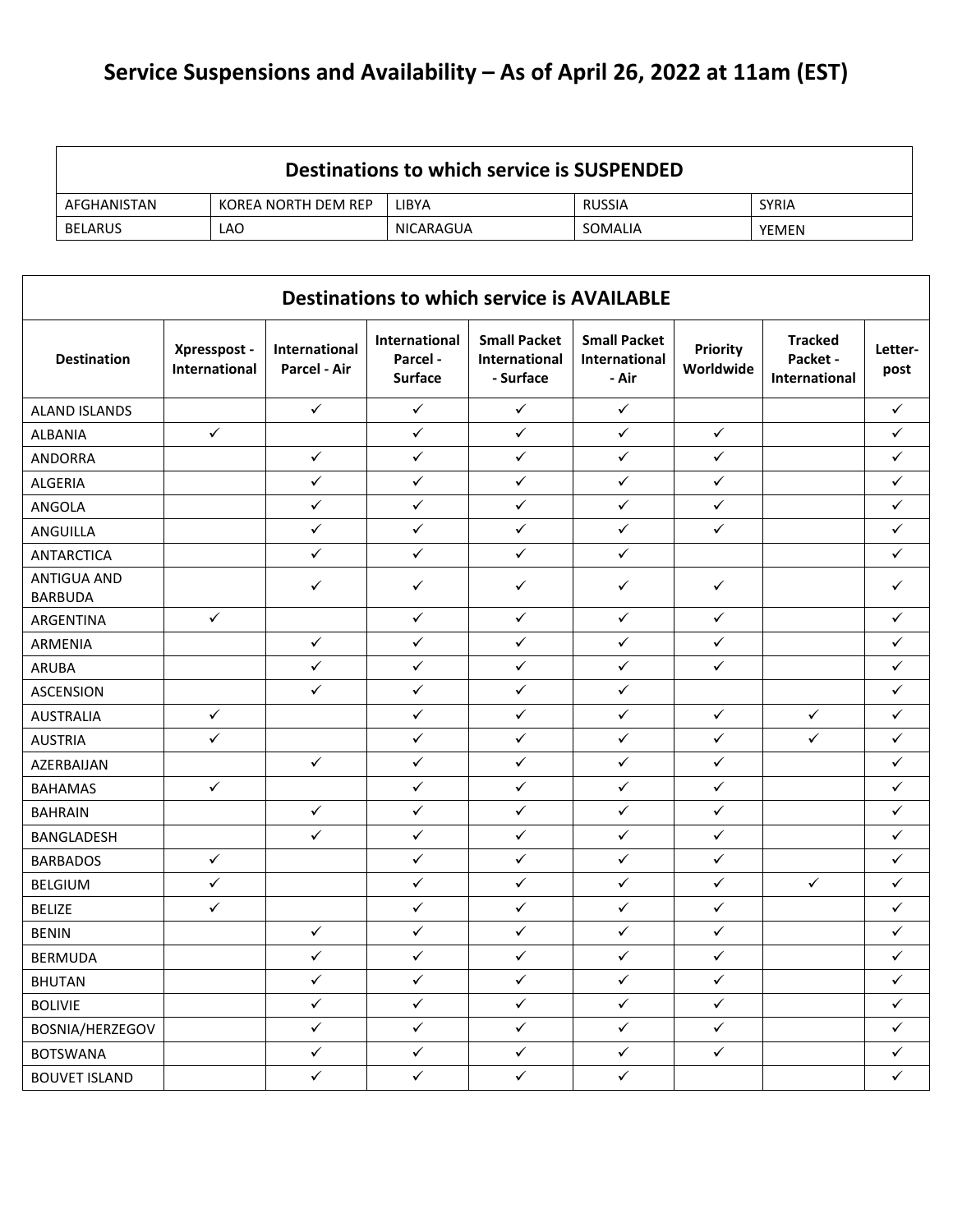|                                            |                               |                               |                                             | <b>Destinations to which service is AVAILABLE</b>        |                                               |                              |                                             |                 |
|--------------------------------------------|-------------------------------|-------------------------------|---------------------------------------------|----------------------------------------------------------|-----------------------------------------------|------------------------------|---------------------------------------------|-----------------|
| <b>Destination</b>                         | Xpresspost -<br>International | International<br>Parcel - Air | International<br>Parcel -<br><b>Surface</b> | <b>Small Packet</b><br><b>International</b><br>- Surface | <b>Small Packet</b><br>International<br>- Air | <b>Priority</b><br>Worldwide | <b>Tracked</b><br>Packet -<br>International | Letter-<br>post |
| <b>BRAZIL</b>                              | $\checkmark$                  |                               | $\checkmark$                                | $\checkmark$                                             | $\checkmark$                                  | $\checkmark$                 | $\checkmark$                                | $\checkmark$    |
| <b>BRITISH INDIAN</b><br><b>OCEAN TERR</b> |                               | $\checkmark$                  | $\checkmark$                                | $\checkmark$                                             | $\checkmark$                                  |                              |                                             | ✓               |
| <b>BRUNEI</b>                              |                               | ✓                             | ✓                                           | $\checkmark$                                             | ✓                                             | $\checkmark$                 |                                             | ✓               |
| <b>BULGARIA</b>                            |                               | $\checkmark$                  | $\checkmark$                                | ✓                                                        | $\checkmark$                                  | $\checkmark$                 |                                             | $\checkmark$    |
| <b>BURKINA FASO</b>                        |                               | $\checkmark$                  | $\checkmark$                                | $\checkmark$                                             | $\checkmark$                                  | $\checkmark$                 |                                             | $\checkmark$    |
| <b>BURUNDI</b>                             |                               | $\checkmark$                  | $\checkmark$                                | $\checkmark$                                             | $\checkmark$                                  | $\checkmark$                 |                                             | $\checkmark$    |
| CAMBODIA**                                 |                               | $\checkmark$                  |                                             |                                                          | $\checkmark$                                  |                              |                                             | $\checkmark$    |
| CAMEROON                                   |                               | $\checkmark$                  | $\checkmark$                                | $\checkmark$                                             | $\checkmark$                                  | $\checkmark$                 |                                             | $\checkmark$    |
| <b>CAPE VERDE</b>                          |                               | ✓                             | $\checkmark$                                | $\checkmark$                                             | ✓                                             | $\checkmark$                 |                                             | $\checkmark$    |
| <b>CAYMAN ISLANDS</b>                      | $\checkmark$                  |                               | $\checkmark$                                | $\checkmark$                                             | $\checkmark$                                  | $\checkmark$                 |                                             | $\checkmark$    |
| <b>CENTRAL AFR REP</b>                     |                               | $\checkmark$                  | $\checkmark$                                | $\checkmark$                                             | $\checkmark$                                  |                              |                                             | $\checkmark$    |
| <b>CHAD</b>                                |                               | $\checkmark$                  | $\checkmark$                                | $\checkmark$                                             | $\checkmark$                                  | $\checkmark$                 |                                             | $\checkmark$    |
| <b>CHILE</b>                               | $\checkmark$                  |                               | $\checkmark$                                | $\checkmark$                                             | $\checkmark$                                  | $\checkmark$                 |                                             | $\checkmark$    |
| CHINA PEO REP                              | $\checkmark$                  |                               | $\checkmark$                                | $\checkmark$                                             | $\checkmark$                                  | $\checkmark$                 |                                             | ✓               |
| <b>CHRISTMAS</b><br><b>ISLAND</b>          |                               | ✓                             | $\checkmark$                                | $\checkmark$                                             | $\checkmark$                                  |                              |                                             | $\checkmark$    |
| <b>COCOS ISLANDS</b>                       |                               | $\checkmark$                  | $\checkmark$                                | $\checkmark$                                             | $\checkmark$                                  |                              |                                             | $\checkmark$    |
| COLOMBIA                                   | $\checkmark$                  |                               | ✓                                           | $\checkmark$                                             | ✓                                             | $\checkmark$                 |                                             | $\checkmark$    |
| <b>COMOROS</b>                             |                               | $\checkmark$                  | $\checkmark$                                | $\checkmark$                                             | $\checkmark$                                  |                              |                                             | $\checkmark$    |
| CONGO DEM<br>REP**                         |                               | ✓                             |                                             |                                                          | ✓                                             | $\checkmark$                 |                                             | $\checkmark$    |
| <b>CONGO REP</b>                           |                               | $\checkmark$                  | $\checkmark$                                | $\checkmark$                                             | $\checkmark$                                  | $\checkmark$                 |                                             | $\checkmark$    |
| COOK ISLANDS**                             |                               |                               |                                             | $\checkmark$                                             |                                               |                              |                                             | $\checkmark$    |
| <b>COSTA RICA</b>                          | $\checkmark$                  |                               | $\checkmark$                                | $\checkmark$                                             | $\checkmark$                                  | $\checkmark$                 |                                             | ✓               |
| <b>CROATIA</b>                             | $\checkmark$                  |                               | $\checkmark$                                | $\checkmark$                                             | $\checkmark$                                  | $\checkmark$                 | $\checkmark$                                | $\checkmark$    |
| <b>CUBA</b>                                |                               | $\checkmark$                  | $\checkmark$                                | $\checkmark$                                             | $\checkmark$                                  |                              |                                             | $\checkmark$    |
| <b>CURACAO</b>                             | $\checkmark$                  |                               | $\checkmark$                                | $\checkmark$                                             | $\checkmark$                                  | $\checkmark$                 |                                             | $\checkmark$    |
| <b>CYPRUS</b>                              | $\checkmark$                  |                               | $\checkmark$                                | $\checkmark$                                             | $\checkmark$                                  | $\checkmark$                 |                                             | $\checkmark$    |
| <b>CZECH REP</b>                           | $\checkmark$                  |                               | $\checkmark$                                | $\checkmark$                                             | $\checkmark$                                  | $\checkmark$                 |                                             | $\checkmark$    |
| <b>DENMARK</b>                             | $\checkmark$                  |                               | $\checkmark$                                | $\checkmark$                                             | $\checkmark$                                  | $\checkmark$                 | $\checkmark$                                | $\checkmark$    |
| <b>DJIBOUTI</b>                            |                               | $\checkmark$                  | $\checkmark$                                | $\checkmark$                                             | $\checkmark$                                  | $\checkmark$                 |                                             | $\checkmark$    |
| <b>DOMINICA</b>                            |                               | $\checkmark$                  | $\checkmark$                                | $\checkmark$                                             | $\checkmark$                                  | $\checkmark$                 |                                             | $\checkmark$    |
| <b>DOMINICAN REP</b>                       |                               | $\checkmark$                  | $\checkmark$                                | $\checkmark$                                             | $\checkmark$                                  | $\checkmark$                 |                                             | $\checkmark$    |
| <b>DUTCH</b><br>CARIBBEAN                  |                               | $\checkmark$                  | $\checkmark$                                | $\checkmark$                                             | $\checkmark$                                  | $\checkmark$                 |                                             | $\checkmark$    |
| <b>ECUADOR</b>                             | $\checkmark$                  |                               | $\checkmark$                                | $\checkmark$                                             | $\checkmark$                                  | $\checkmark$                 |                                             | $\checkmark$    |
| <b>EGYPT</b>                               |                               | $\checkmark$                  | $\checkmark$                                | $\checkmark$                                             | $\checkmark$                                  | $\checkmark$                 |                                             | $\checkmark$    |
| EL SALVADOR                                | $\checkmark$                  |                               | $\checkmark$                                | $\checkmark$                                             | $\checkmark$                                  | $\checkmark$                 |                                             | $\checkmark$    |
| <b>EQUAT GUINEA</b>                        |                               | $\checkmark$                  | $\checkmark$                                | $\checkmark$                                             | $\checkmark$                                  |                              |                                             | $\checkmark$    |
| ERITREA                                    |                               | $\checkmark$                  | $\checkmark$                                | $\checkmark$                                             | $\checkmark$                                  | $\checkmark$                 |                                             | $\checkmark$    |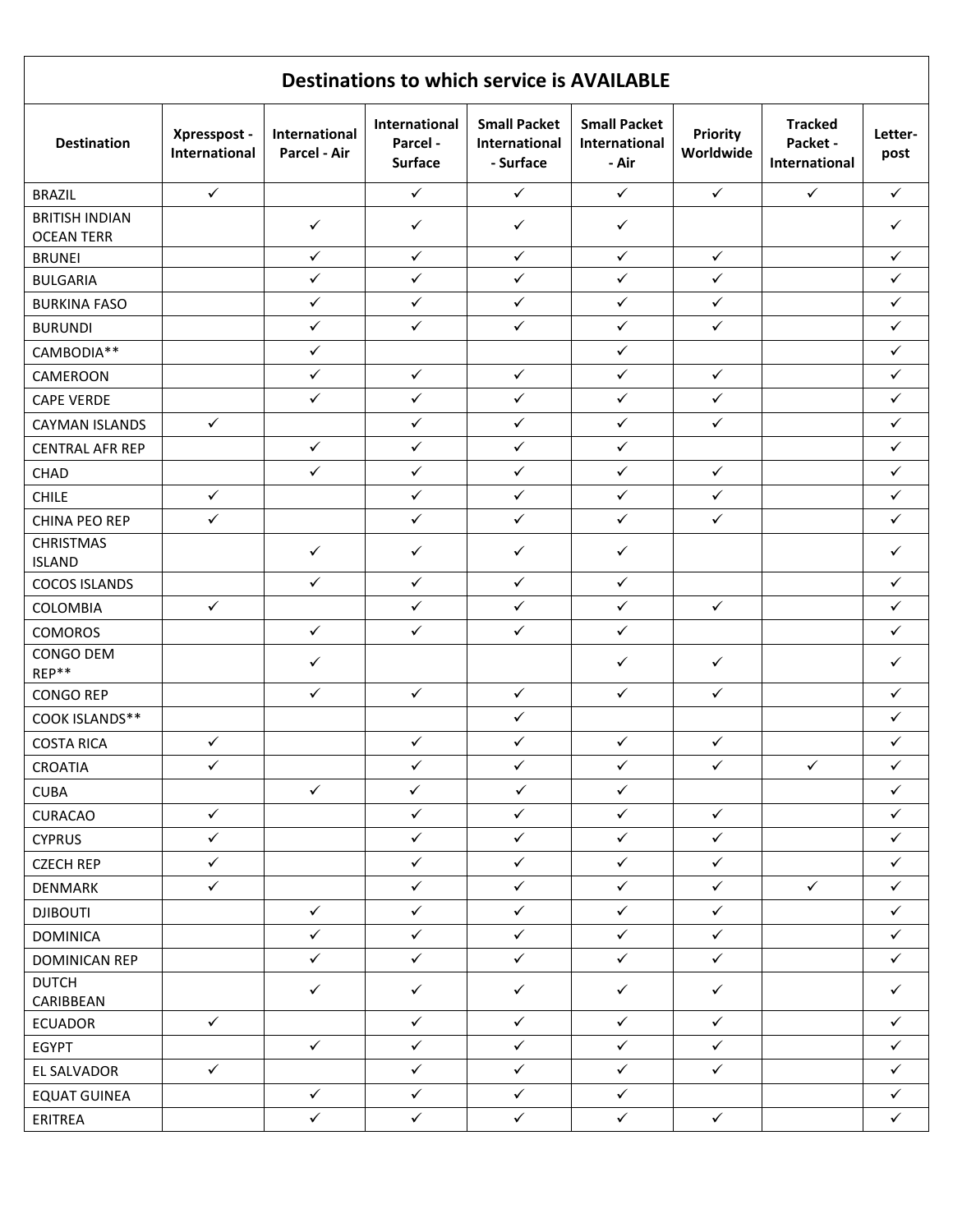| <b>Destinations to which service is AVAILABLE</b> |                               |                               |                                             |                                                   |                                               |                              |                                             |                 |  |  |
|---------------------------------------------------|-------------------------------|-------------------------------|---------------------------------------------|---------------------------------------------------|-----------------------------------------------|------------------------------|---------------------------------------------|-----------------|--|--|
| <b>Destination</b>                                | Xpresspost -<br>International | International<br>Parcel - Air | International<br>Parcel -<br><b>Surface</b> | <b>Small Packet</b><br>International<br>- Surface | <b>Small Packet</b><br>International<br>- Air | <b>Priority</b><br>Worldwide | <b>Tracked</b><br>Packet -<br>International | Letter-<br>post |  |  |
| <b>ESTONIA</b>                                    | $\checkmark$                  |                               | $\checkmark$                                | $\checkmark$                                      | $\checkmark$                                  | $\checkmark$                 | $\checkmark$                                | $\checkmark$    |  |  |
| <b>ESWATINI</b>                                   |                               | $\checkmark$                  | $\checkmark$                                | $\checkmark$                                      | $\checkmark$                                  | $\checkmark$                 |                                             | $\checkmark$    |  |  |
| <b>ETHIOPIA</b>                                   | $\checkmark$                  |                               | $\checkmark$                                | $\checkmark$                                      | $\checkmark$                                  | $\checkmark$                 |                                             | $\checkmark$    |  |  |
| <b>FALKLAND</b><br>ISLANDS**                      |                               |                               |                                             | $\checkmark$                                      | $\checkmark$                                  |                              |                                             | $\checkmark$    |  |  |
| <b>FAROE ISLANDS</b>                              |                               | $\checkmark$                  | $\checkmark$                                | $\checkmark$                                      | $\checkmark$                                  | $\checkmark$                 |                                             | $\checkmark$    |  |  |
| $FIJI**$                                          |                               |                               |                                             | $\checkmark$                                      |                                               |                              |                                             | $\checkmark$    |  |  |
| <b>FINLAND</b>                                    | $\checkmark$                  |                               | $\checkmark$                                | $\checkmark$                                      | $\checkmark$                                  | $\checkmark$                 | $\checkmark$                                | $\checkmark$    |  |  |
| FR POLYNESIA**                                    |                               |                               |                                             | $\checkmark$                                      |                                               |                              |                                             | $\checkmark$    |  |  |
| <b>FRANCE</b>                                     | $\checkmark$                  |                               | $\checkmark$                                | $\checkmark$                                      | $\checkmark$                                  | $\checkmark$                 | $\checkmark$                                | $\checkmark$    |  |  |
| <b>FRENCH GUIANA</b>                              |                               | $\checkmark$                  | $\checkmark$                                | $\checkmark$                                      | $\checkmark$                                  | $\checkmark$                 |                                             | $\checkmark$    |  |  |
| <b>FRENCH</b><br>SOUTHERN<br><b>TERRITORY</b>     |                               | $\checkmark$                  | $\checkmark$                                | $\checkmark$                                      | $\checkmark$                                  |                              |                                             | ✓               |  |  |
| <b>GABON</b>                                      |                               | $\checkmark$                  | $\checkmark$                                | $\checkmark$                                      | $\checkmark$                                  | $\checkmark$                 |                                             | $\checkmark$    |  |  |
| <b>GAMBIA</b>                                     |                               | $\checkmark$                  | $\checkmark$                                | $\checkmark$                                      | $\checkmark$                                  | $\checkmark$                 |                                             | $\checkmark$    |  |  |
| <b>GEORGIA</b>                                    |                               | $\checkmark$                  | $\checkmark$                                | $\checkmark$                                      | $\checkmark$                                  | $\checkmark$                 |                                             | $\checkmark$    |  |  |
| GEORGIA /<br>SANDWICH<br>ISLANDS**                |                               |                               |                                             | $\checkmark$                                      | $\checkmark$                                  |                              |                                             | ✓               |  |  |
| <b>GERMANY</b>                                    | $\checkmark$                  |                               | $\checkmark$                                | $\checkmark$                                      | $\checkmark$                                  | $\checkmark$                 | $\checkmark$                                | $\checkmark$    |  |  |
| <b>GHANA</b>                                      |                               | $\checkmark$                  | $\checkmark$                                | $\checkmark$                                      | $\checkmark$                                  | $\checkmark$                 |                                             | $\checkmark$    |  |  |
| <b>GIBRALTAR</b>                                  |                               | $\checkmark$                  | $\checkmark$                                | $\checkmark$                                      | $\checkmark$                                  | $\checkmark$                 |                                             | $\checkmark$    |  |  |
| <b>GREECE</b>                                     | $\checkmark$                  |                               | $\checkmark$                                | $\checkmark$                                      | $\checkmark$                                  | $\checkmark$                 |                                             | $\checkmark$    |  |  |
| GREENLAND                                         |                               | $\checkmark$                  | $\checkmark$                                | $\checkmark$                                      | $\checkmark$                                  | $\checkmark$                 |                                             | $\checkmark$    |  |  |
| GRENADA                                           | $\sqrt{2}$                    |                               | $\checkmark$                                | $\checkmark$                                      | $\checkmark$                                  | $\checkmark$                 |                                             | $\checkmark$    |  |  |
| <b>GUADELOUPE</b>                                 |                               | $\checkmark$                  | $\checkmark$                                | $\checkmark$                                      | $\checkmark$                                  | $\checkmark$                 |                                             | $\checkmark$    |  |  |
| <b>GUATEMALA</b>                                  |                               | $\checkmark$                  | $\checkmark$                                | $\checkmark$                                      | $\checkmark$                                  | $\checkmark$                 |                                             | $\checkmark$    |  |  |
| <b>GUERNSEY</b>                                   |                               | $\checkmark$                  | $\checkmark$                                | $\checkmark$                                      | $\checkmark$                                  |                              |                                             | $\checkmark$    |  |  |
| <b>GUINEA</b>                                     |                               | $\checkmark$                  | $\checkmark$                                | $\checkmark$                                      | $\checkmark$                                  | $\checkmark$                 |                                             | $\checkmark$    |  |  |
| GUINEA-BISSAU                                     |                               | $\checkmark$                  | $\checkmark$                                | $\checkmark$                                      | $\checkmark$                                  |                              |                                             | $\checkmark$    |  |  |
| <b>GUYANA</b>                                     | $\checkmark$                  |                               | $\checkmark$                                | $\checkmark$                                      | $\checkmark$                                  | $\checkmark$                 |                                             | $\checkmark$    |  |  |
| <b>HAITI</b>                                      |                               | $\checkmark$                  | $\checkmark$                                | $\checkmark$                                      | $\checkmark$                                  | $\checkmark$                 |                                             | $\checkmark$    |  |  |
| <b>HEARD &amp;</b><br>MCDONALD<br><b>ISLANDS</b>  |                               | $\checkmark$                  | $\checkmark$                                | $\checkmark$                                      | $\checkmark$                                  |                              |                                             | ✓               |  |  |
| <b>HOLY SEE</b>                                   |                               | $\checkmark$                  | $\checkmark$                                | $\checkmark$                                      | $\checkmark$                                  | $\checkmark$                 |                                             | $\checkmark$    |  |  |
| HONDURAS**                                        |                               | $\checkmark$                  |                                             |                                                   | $\checkmark$                                  | $\checkmark$                 |                                             | $\checkmark$    |  |  |
| <b>HONG KONG</b>                                  | $\checkmark$                  |                               | $\checkmark$                                | $\checkmark$                                      | $\checkmark$                                  | $\checkmark$                 | $\checkmark$                                | $\checkmark$    |  |  |
| <b>HUNGARY</b>                                    | $\checkmark$                  |                               | $\checkmark$                                | $\checkmark$                                      | $\checkmark$                                  | $\checkmark$                 | $\checkmark$                                | $\checkmark$    |  |  |
| ICELAND                                           | $\checkmark$                  |                               | $\checkmark$                                | $\checkmark$                                      | $\checkmark$                                  | $\checkmark$                 | $\checkmark$                                | $\checkmark$    |  |  |
| <b>INDIA</b>                                      | $\checkmark$                  |                               | $\checkmark$                                | $\checkmark$                                      | $\checkmark$                                  | $\checkmark$                 |                                             | $\checkmark$    |  |  |
| <b>INDONESIA</b>                                  | $\checkmark$                  |                               | $\checkmark$                                | $\checkmark$                                      | $\checkmark$                                  | $\checkmark$                 |                                             | $\checkmark$    |  |  |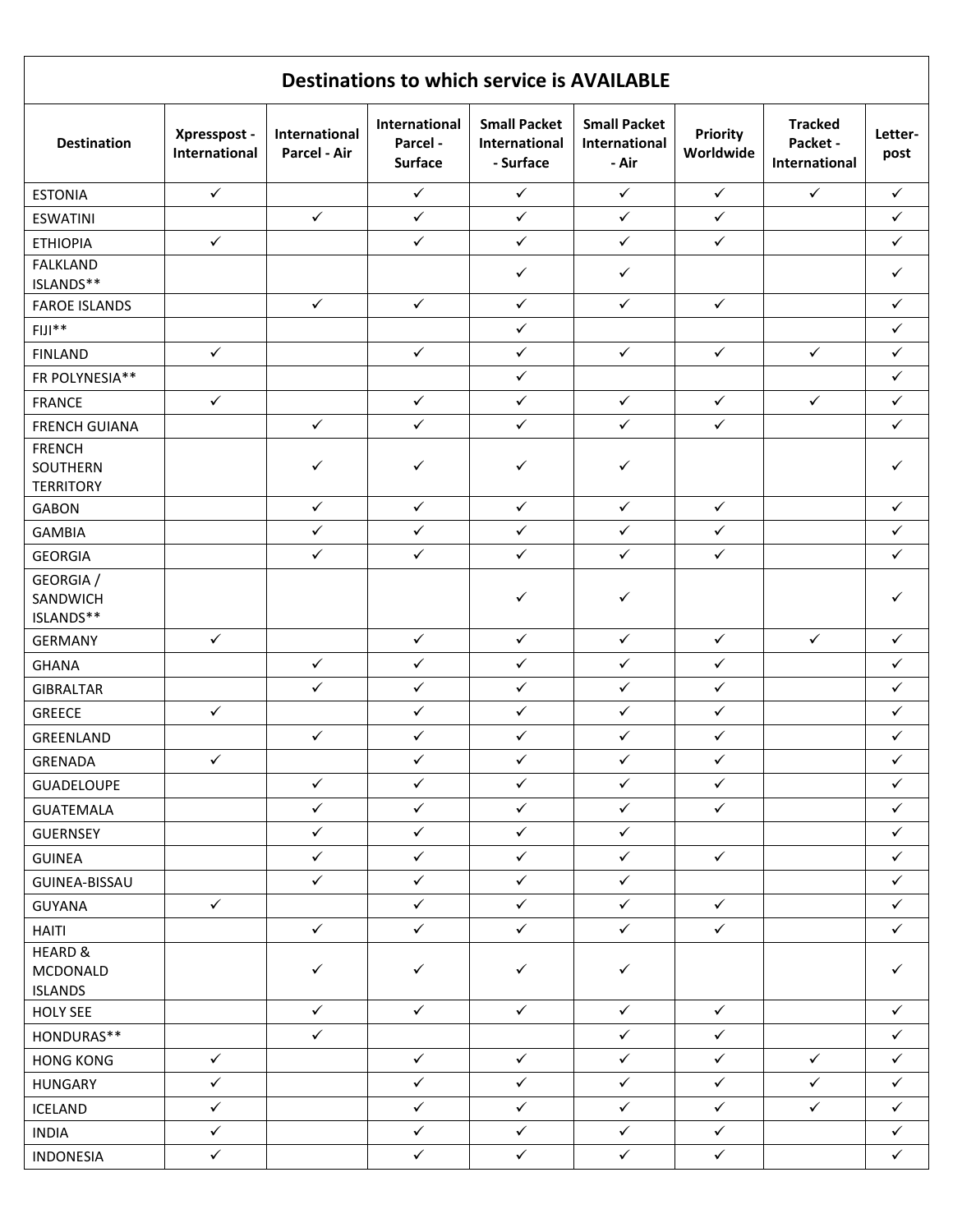| <b>Destinations to which service is AVAILABLE</b> |                               |                               |                                                    |                                                   |                                               |                              |                                             |                 |
|---------------------------------------------------|-------------------------------|-------------------------------|----------------------------------------------------|---------------------------------------------------|-----------------------------------------------|------------------------------|---------------------------------------------|-----------------|
| <b>Destination</b>                                | Xpresspost -<br>International | International<br>Parcel - Air | <b>International</b><br>Parcel -<br><b>Surface</b> | <b>Small Packet</b><br>International<br>- Surface | <b>Small Packet</b><br>International<br>- Air | <b>Priority</b><br>Worldwide | <b>Tracked</b><br>Packet -<br>International | Letter-<br>post |
| <b>IRAN</b>                                       |                               | $\checkmark$                  | $\checkmark$                                       | $\checkmark$                                      | $\checkmark$                                  |                              |                                             | $\checkmark$    |
| <b>IRAQ</b>                                       |                               | $\checkmark$                  |                                                    |                                                   | $\checkmark$                                  | $\checkmark$                 |                                             | $\checkmark$    |
| <b>IRELAND</b>                                    | $\checkmark$                  |                               | $\checkmark$                                       | $\checkmark$                                      | $\checkmark$                                  | $\checkmark$                 | $\checkmark$                                | $\checkmark$    |
| <b>ISLE OF MAN</b>                                |                               | $\checkmark$                  | $\checkmark$                                       | $\checkmark$                                      | $\checkmark$                                  |                              |                                             | $\checkmark$    |
| <b>ISRAEL</b>                                     | $\checkmark$                  |                               | $\checkmark$                                       | $\checkmark$                                      | $\checkmark$                                  | $\checkmark$                 | $\checkmark$                                | $\checkmark$    |
| <b>ITALY</b>                                      | ✓                             |                               | $\checkmark$                                       | $\checkmark$                                      | $\checkmark$                                  | $\checkmark$                 | $\checkmark$                                | $\checkmark$    |
| <b>IVORY COAST</b>                                |                               | $\checkmark$                  | $\checkmark$                                       | $\checkmark$                                      | $\checkmark$                                  | $\checkmark$                 |                                             | $\checkmark$    |
| <b>JAMAICA</b>                                    | $\checkmark$                  |                               | $\checkmark$                                       | $\checkmark$                                      | $\checkmark$                                  | $\checkmark$                 |                                             | $\checkmark$    |
| <b>JAPAN</b>                                      | $\checkmark$                  |                               | $\checkmark$                                       | $\checkmark$                                      | $\checkmark$                                  | $\checkmark$                 | $\checkmark$                                | $\checkmark$    |
| <b>JERSEY</b>                                     |                               | $\checkmark$                  | $\checkmark$                                       | $\checkmark$                                      | $\checkmark$                                  |                              |                                             | $\checkmark$    |
| <b>JORDAN</b>                                     |                               | $\checkmark$                  | $\checkmark$                                       | $\checkmark$                                      | $\checkmark$                                  | $\checkmark$                 |                                             | $\checkmark$    |
| KAZAKASTAN                                        |                               | $\checkmark$                  | $\checkmark$                                       | $\checkmark$                                      | $\checkmark$                                  | $\checkmark$                 |                                             | ✓               |
| <b>KENYA</b>                                      | $\checkmark$                  |                               | $\checkmark$                                       | $\checkmark$                                      | $\checkmark$                                  | $\checkmark$                 |                                             | $\checkmark$    |
| KIRIBATI**                                        |                               |                               | $\checkmark$                                       | $\checkmark$                                      |                                               |                              |                                             | $\checkmark$    |
| KOREA SOUTH REP                                   | $\checkmark$                  |                               | $\checkmark$                                       | $\checkmark$                                      | $\checkmark$                                  | $\checkmark$                 | $\checkmark$                                | $\checkmark$    |
| KOSOVO                                            |                               | $\checkmark$                  | $\checkmark$                                       | $\checkmark$                                      | $\checkmark$                                  |                              |                                             | $\checkmark$    |
| <b>KUWAIT</b>                                     |                               | $\checkmark$                  | $\checkmark$                                       | $\checkmark$                                      | $\checkmark$                                  | $\checkmark$                 |                                             | $\checkmark$    |
| KYRGYZSTAN                                        |                               | ✓                             | $\checkmark$                                       | $\checkmark$                                      | $\checkmark$                                  | $\checkmark$                 |                                             | $\checkmark$    |
| LATVIA                                            | $\checkmark$                  |                               | $\checkmark$                                       | $\checkmark$                                      | $\checkmark$                                  | $\checkmark$                 | $\checkmark$                                | $\checkmark$    |
| LEBANON                                           | $\checkmark$                  |                               |                                                    |                                                   | $\checkmark$                                  | $\checkmark$                 | $\checkmark$                                | $\checkmark$    |
| <b>LESOTHO</b>                                    |                               | $\checkmark$                  | $\checkmark$                                       | $\checkmark$                                      | $\checkmark$                                  | $\checkmark$                 |                                             | $\checkmark$    |
| LIBERIA                                           |                               | $\checkmark$                  | $\checkmark$                                       | $\checkmark$                                      | $\checkmark$                                  | $\checkmark$                 |                                             | $\checkmark$    |
| LIECHTENSTEIN                                     | $\checkmark$                  |                               | $\checkmark$                                       | $\checkmark$                                      | $\checkmark$                                  | $\checkmark$                 |                                             | $\checkmark$    |
| LITHUANIA                                         | $\checkmark$                  |                               | $\checkmark$                                       | $\checkmark$                                      | $\checkmark$                                  | $\checkmark$                 | $\checkmark$                                | $\checkmark$    |
| LUXEMBOURG                                        | $\checkmark$                  |                               | $\checkmark$                                       | $\checkmark$                                      | $\checkmark$                                  | $\checkmark$                 | $\checkmark$                                | $\checkmark$    |
| <b>MACAO</b>                                      | $\checkmark$                  |                               | $\checkmark$                                       | $\checkmark$                                      | $\checkmark$                                  | $\checkmark$                 |                                             | $\checkmark$    |
| MACEDONIA                                         |                               | $\checkmark$                  | $\checkmark$                                       | $\checkmark$                                      | $\checkmark$                                  | $\checkmark$                 |                                             | $\checkmark$    |
| MADAGASCAR                                        |                               | $\checkmark$                  | $\checkmark$                                       | $\checkmark$                                      | $\checkmark$                                  | $\checkmark$                 |                                             | $\checkmark$    |
| <b>MALAWI</b>                                     |                               | $\checkmark$                  | $\checkmark$                                       | $\checkmark$                                      | $\checkmark$                                  | $\checkmark$                 |                                             | $\checkmark$    |
| MALAYSIA**                                        | $\checkmark$                  |                               | $\checkmark$                                       | $\checkmark$                                      | $\checkmark$                                  | $\checkmark$                 | $\checkmark$                                | $\checkmark$    |
| MALDIVES**                                        |                               | $\checkmark$                  |                                                    |                                                   | $\checkmark$                                  | $\checkmark$                 |                                             | $\checkmark$    |
| MALI                                              |                               | $\checkmark$                  | $\checkmark$                                       | $\checkmark$                                      | $\checkmark$                                  | $\checkmark$                 |                                             | $\checkmark$    |
| <b>MALTA</b>                                      | $\checkmark$                  |                               | $\checkmark$                                       | $\checkmark$                                      | $\checkmark$                                  | $\checkmark$                 | $\checkmark$                                | $\checkmark$    |
| MARTINIQUE                                        |                               | $\checkmark$                  | $\checkmark$                                       | $\checkmark$                                      | $\checkmark$                                  | $\checkmark$                 |                                             | $\checkmark$    |
| MAURITANIA                                        |                               | $\checkmark$                  | $\checkmark$                                       | $\checkmark$                                      | $\checkmark$                                  | $\checkmark$                 |                                             | $\checkmark$    |
| <b>MAURITIUS</b>                                  | $\checkmark$                  |                               | $\checkmark$                                       | $\checkmark$                                      | $\checkmark$                                  | $\checkmark$                 |                                             | $\checkmark$    |
| <b>MAYOTTE</b>                                    |                               | $\checkmark$                  | $\checkmark$                                       | $\checkmark$                                      | $\checkmark$                                  |                              |                                             | $\checkmark$    |
| <b>MEXICO</b>                                     | $\checkmark$                  |                               | $\checkmark$                                       | $\checkmark$                                      | $\checkmark$                                  | $\checkmark$                 |                                             | $\checkmark$    |
| MOLDOVA                                           |                               | $\checkmark$                  | $\checkmark$                                       | $\checkmark$                                      | $\checkmark$                                  | $\checkmark$                 |                                             | $\checkmark$    |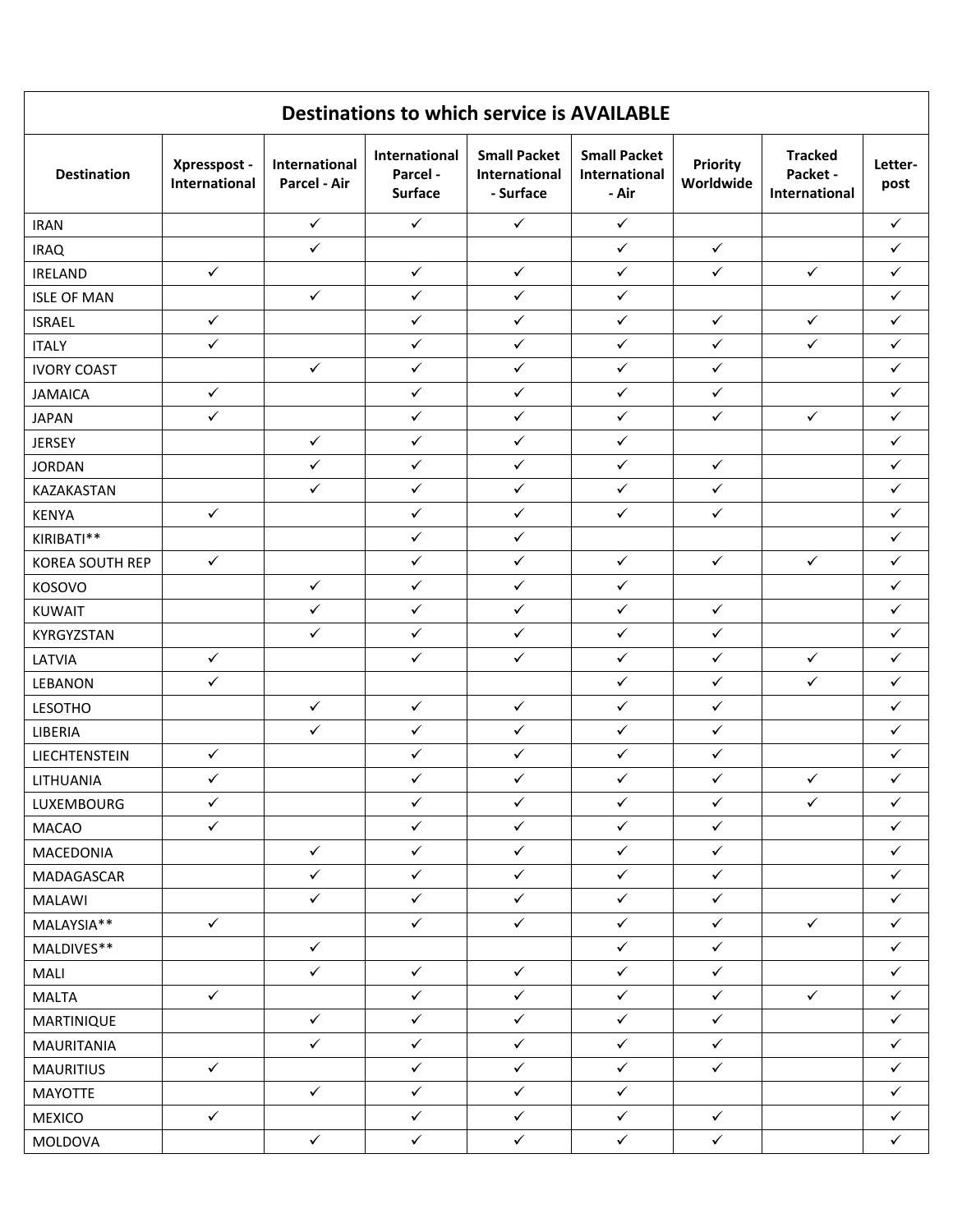| <b>Destinations to which service is AVAILABLE</b> |                               |                               |                                             |                                                   |                                               |                              |                                             |                 |
|---------------------------------------------------|-------------------------------|-------------------------------|---------------------------------------------|---------------------------------------------------|-----------------------------------------------|------------------------------|---------------------------------------------|-----------------|
| <b>Destination</b>                                | Xpresspost -<br>International | International<br>Parcel - Air | International<br>Parcel -<br><b>Surface</b> | <b>Small Packet</b><br>International<br>- Surface | <b>Small Packet</b><br>International<br>- Air | <b>Priority</b><br>Worldwide | <b>Tracked</b><br>Packet -<br>International | Letter-<br>post |
| <b>MONACO</b>                                     | $\checkmark$                  |                               | $\checkmark$                                | $\checkmark$                                      | $\checkmark$                                  | $\checkmark$                 |                                             | $\checkmark$    |
| MONGOLIA**                                        |                               | $\checkmark$                  | $\checkmark$                                | $\checkmark$                                      | $\checkmark$                                  |                              |                                             | $\checkmark$    |
| MONTSERRAT                                        |                               | $\checkmark$                  | $\checkmark$                                | $\checkmark$                                      | $\checkmark$                                  | $\checkmark$                 |                                             | $\checkmark$    |
| MONTENEGRO                                        |                               | $\checkmark$                  | $\checkmark$                                | $\checkmark$                                      | $\checkmark$                                  | $\checkmark$                 |                                             | $\checkmark$    |
| <b>MOROCCO</b>                                    | $\checkmark$                  |                               | $\checkmark$                                | $\checkmark$                                      | $\checkmark$                                  | $\checkmark$                 |                                             | $\checkmark$    |
| MOZAMBIQUE                                        |                               | $\checkmark$                  | $\checkmark$                                | $\checkmark$                                      | $\checkmark$                                  | $\checkmark$                 |                                             | ✓               |
| <b>MYANMAR</b>                                    |                               | $\checkmark$                  | $\checkmark$                                | $\checkmark$                                      | $\checkmark$                                  |                              |                                             | $\checkmark$    |
| <b>NAMIBIA</b>                                    |                               | $\checkmark$                  | $\checkmark$                                | $\checkmark$                                      | $\checkmark$                                  | $\checkmark$                 |                                             | $\checkmark$    |
| NAURU**                                           |                               |                               |                                             | $\checkmark$                                      |                                               |                              |                                             | ✓               |
| <b>NEPAL</b>                                      |                               | $\checkmark$                  | $\checkmark$                                | $\checkmark$                                      | $\checkmark$                                  | $\checkmark$                 |                                             | ✓               |
| NETHERLANDS                                       | $\checkmark$                  |                               | $\checkmark$                                | $\checkmark$                                      | $\checkmark$                                  | $\checkmark$                 | $\checkmark$                                | $\checkmark$    |
| <b>NEW</b><br>CALEDONIA**                         |                               |                               |                                             | $\checkmark$                                      |                                               |                              |                                             | ✓               |
| <b>NEW ZEALAND</b>                                | $\checkmark$                  |                               | $\checkmark$                                | $\checkmark$                                      | $\checkmark$                                  | $\checkmark$                 | $\checkmark$                                | $\checkmark$    |
| <b>NIGER</b>                                      |                               | $\checkmark$                  | $\checkmark$                                | $\checkmark$                                      | $\checkmark$                                  | $\checkmark$                 |                                             | ✓               |
| <b>NIGERIA</b>                                    |                               | $\checkmark$                  | $\checkmark$                                | $\checkmark$                                      | $\checkmark$                                  | $\checkmark$                 |                                             | $\checkmark$    |
| NIUE ISLAND                                       |                               | $\checkmark$                  | $\checkmark$                                | $\checkmark$                                      | $\checkmark$                                  |                              |                                             | $\checkmark$    |
| <b>NORFOLK ISLAND</b>                             | $\checkmark$                  |                               | $\checkmark$                                | $\checkmark$                                      | $\checkmark$                                  |                              |                                             | $\checkmark$    |
| <b>NORWAY</b>                                     | $\checkmark$                  |                               | $\checkmark$                                | $\checkmark$                                      | $\checkmark$                                  | $\checkmark$                 | $\checkmark$                                | $\checkmark$    |
| <b>OMAN</b>                                       |                               | $\checkmark$                  | $\checkmark$                                | $\checkmark$                                      | $\checkmark$                                  | $\checkmark$                 |                                             | $\checkmark$    |
| PAKISTAN                                          |                               | $\checkmark$                  | $\checkmark$                                | $\checkmark$                                      | $\checkmark$                                  | $\checkmark$                 |                                             | $\checkmark$    |
| PANAMA**                                          |                               | $\checkmark$                  |                                             |                                                   | $\checkmark$                                  | $\checkmark$                 |                                             | $\checkmark$    |
| PAPUA NEW<br>GUINEA**                             |                               |                               |                                             | $\checkmark$                                      |                                               |                              |                                             | ✓               |
| PARAGUAY                                          |                               | $\checkmark$                  | $\checkmark$                                | $\checkmark$                                      | $\checkmark$                                  | $\checkmark$                 |                                             | $\checkmark$    |
| PERU                                              |                               | $\checkmark$                  | $\checkmark$                                | $\checkmark$                                      | $\checkmark$                                  | $\checkmark$                 |                                             | $\checkmark$    |
| <b>PHILIPPINES</b>                                | $\checkmark$                  |                               | $\checkmark$                                | $\checkmark$                                      | $\checkmark$                                  | $\checkmark$                 |                                             | $\checkmark$    |
| PITCAIRN ISLAND                                   |                               | $\checkmark$                  | $\checkmark$                                | $\checkmark$                                      | $\checkmark$                                  |                              |                                             | $\checkmark$    |
| POLAND                                            | $\checkmark$                  |                               | $\checkmark$                                | $\checkmark$                                      | $\checkmark$                                  | $\checkmark$                 | $\checkmark$                                | $\checkmark$    |
| PORTUGAL                                          | $\checkmark$                  |                               | $\checkmark$                                | $\checkmark$                                      | $\checkmark$                                  | $\checkmark$                 | $\checkmark$                                | $\checkmark$    |
| QATAR                                             |                               | $\checkmark$                  | $\checkmark$                                | $\checkmark$                                      | $\checkmark$                                  | $\checkmark$                 |                                             | $\checkmark$    |
| <b>REUNION</b>                                    |                               | $\checkmark$                  | $\checkmark$                                | $\checkmark$                                      | $\checkmark$                                  | $\checkmark$                 |                                             | $\checkmark$    |
| <b>ROMANIA</b>                                    | $\checkmark$                  |                               | $\checkmark$                                | $\checkmark$                                      | $\checkmark$                                  | $\checkmark$                 |                                             | $\checkmark$    |
| RWANDA                                            |                               | $\checkmark$                  | $\checkmark$                                | $\checkmark$                                      | $\checkmark$                                  | $\checkmark$                 |                                             | ✓               |
| SAINT HELENA                                      |                               | $\checkmark$                  | $\checkmark$                                | $\checkmark$                                      | $\checkmark$                                  |                              |                                             | $\checkmark$    |
| <b>SAINT KITTS &amp;</b><br>NEVIS**               | $\checkmark$                  |                               |                                             |                                                   | $\checkmark$                                  | $\checkmark$                 |                                             | ✓               |
| SAINT LUCIA                                       | $\checkmark$                  |                               | $\checkmark$                                | $\checkmark$                                      | $\checkmark$                                  | $\checkmark$                 |                                             | ✓               |
| SAINTE-MARTIN<br>(FRENCH)                         |                               | $\checkmark$                  | $\checkmark$                                | $\checkmark$                                      | $\checkmark$                                  | $\checkmark$                 |                                             | ✓               |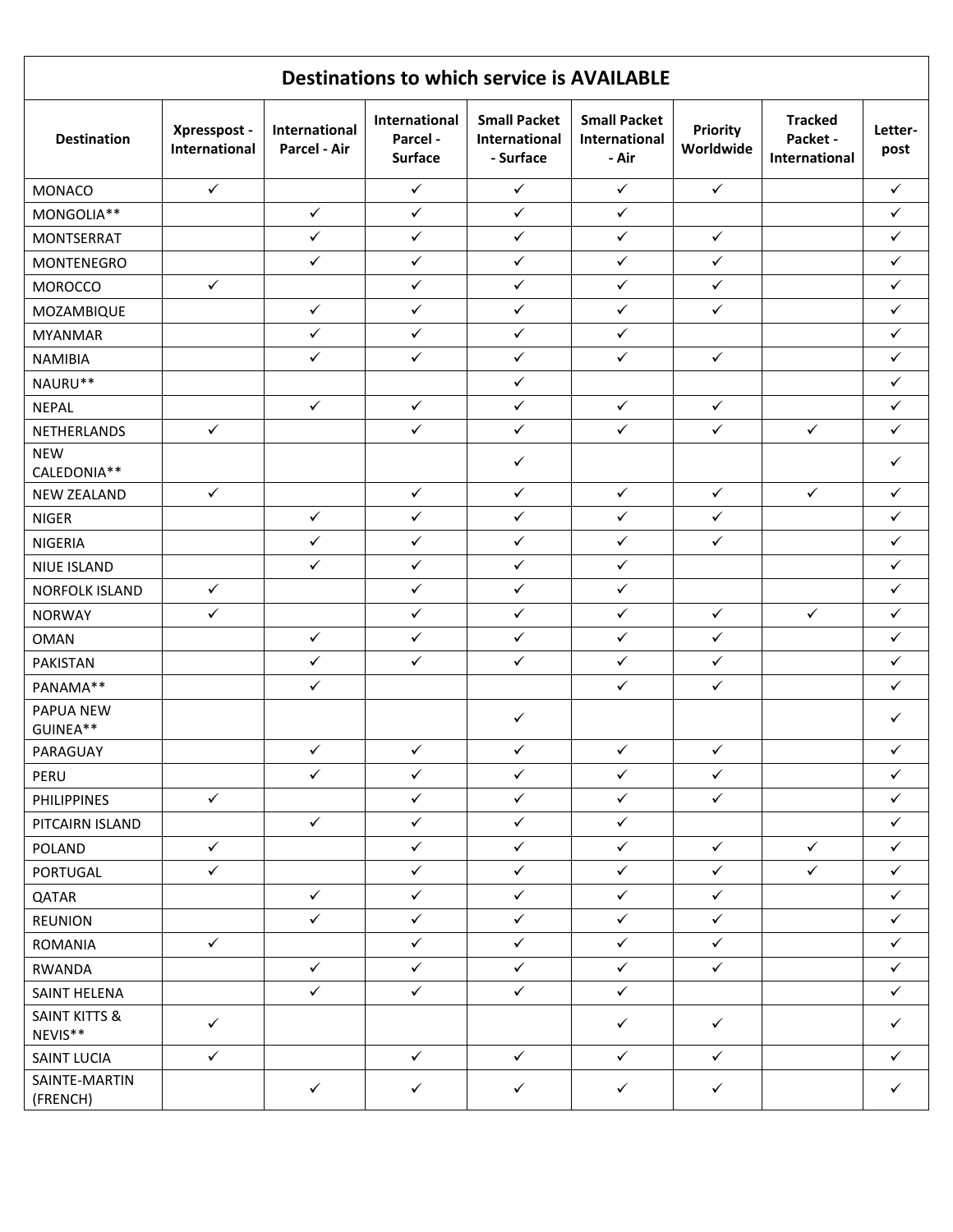| <b>Destinations to which service is AVAILABLE</b> |                               |                               |                                             |                                                   |                                               |                              |                                             |                 |
|---------------------------------------------------|-------------------------------|-------------------------------|---------------------------------------------|---------------------------------------------------|-----------------------------------------------|------------------------------|---------------------------------------------|-----------------|
| <b>Destination</b>                                | Xpresspost -<br>International | International<br>Parcel - Air | International<br>Parcel -<br><b>Surface</b> | <b>Small Packet</b><br>International<br>- Surface | <b>Small Packet</b><br>International<br>- Air | <b>Priority</b><br>Worldwide | <b>Tracked</b><br>Packet -<br>International | Letter-<br>post |
| SAMOA**                                           |                               |                               |                                             | $\checkmark$                                      |                                               |                              |                                             | $\checkmark$    |
| <b>SAN MARINO</b>                                 | $\checkmark$                  |                               | $\checkmark$                                | $\checkmark$                                      | $\checkmark$                                  | $\checkmark$                 |                                             | ✓               |
| <b>SAINT</b><br>BARTHELEMY                        |                               | $\checkmark$                  | $\checkmark$                                | $\checkmark$                                      | $\checkmark$                                  | $\checkmark$                 |                                             | ✓               |
| <b>SAO TOME</b>                                   |                               | $\checkmark$                  | $\checkmark$                                | $\checkmark$                                      | $\checkmark$                                  |                              |                                             | $\checkmark$    |
| <b>SAUDI ARABIA</b>                               | $\checkmark$                  |                               | $\checkmark$                                | $\checkmark$                                      | $\checkmark$                                  | $\checkmark$                 |                                             | $\checkmark$    |
| SENEGAL                                           |                               | $\checkmark$                  | $\checkmark$                                | $\checkmark$                                      | $\checkmark$                                  | $\checkmark$                 |                                             | ✓               |
| SERBIA**                                          | $\checkmark$                  |                               |                                             |                                                   | $\checkmark$                                  | $\checkmark$                 |                                             | ✓               |
| <b>SEYCHELLES</b>                                 |                               | $\checkmark$                  | $\checkmark$                                | $\checkmark$                                      | $\checkmark$                                  | $\checkmark$                 |                                             | $\checkmark$    |
| SIERRA LEONE                                      |                               | $\checkmark$                  | $\checkmark$                                | $\checkmark$                                      | $\checkmark$                                  |                              |                                             | ✓               |
| SINGAPORE                                         | $\checkmark$                  |                               | $\checkmark$                                | $\checkmark$                                      | $\checkmark$                                  | $\checkmark$                 | $\checkmark$                                | $\checkmark$    |
| <b>SINT MAARTEN</b>                               | $\checkmark$                  |                               | $\checkmark$                                | $\checkmark$                                      | $\checkmark$                                  | $\checkmark$                 |                                             | $\checkmark$    |
| SLOVAKIA                                          | $\checkmark$                  |                               | $\checkmark$                                | $\checkmark$                                      | $\checkmark$                                  | $\checkmark$                 |                                             | $\checkmark$    |
| SLOVENIA                                          |                               | $\checkmark$                  | $\checkmark$                                | $\checkmark$                                      | $\checkmark$                                  | ✓                            |                                             | $\checkmark$    |
| SOLOMON IS**                                      |                               |                               |                                             | $\checkmark$                                      |                                               |                              |                                             | $\checkmark$    |
| SOUTH AFRICA                                      |                               | $\checkmark$                  | $\checkmark$                                | $\checkmark$                                      | $\checkmark$                                  | $\checkmark$                 |                                             | $\checkmark$    |
| <b>SPAIN</b>                                      | $\checkmark$                  |                               | $\checkmark$                                | $\checkmark$                                      | $\checkmark$                                  | $\checkmark$                 | $\checkmark$                                | $\checkmark$    |
| <b>SRI LANKA</b>                                  |                               | $\checkmark$                  | $\checkmark$                                | $\checkmark$                                      | $\checkmark$                                  | $\checkmark$                 |                                             | ✓               |
| ST PIERRE MIQLN                                   |                               | $\checkmark$                  | $\checkmark$                                | $\checkmark$                                      | $\checkmark$                                  |                              |                                             | $\checkmark$    |
| <b>ST VINCENT &amp;</b><br>GRENADINES             |                               | ✓                             | $\checkmark$                                | ✓                                                 | $\checkmark$                                  | $\checkmark$                 |                                             | ✓               |
| SUDAN                                             |                               | $\checkmark$                  | $\checkmark$                                | $\checkmark$                                      | $\checkmark$                                  |                              |                                             | $\checkmark$    |
| SURINAME                                          |                               | $\checkmark$                  | $\checkmark$                                | $\checkmark$                                      | $\checkmark$                                  | $\checkmark$                 |                                             | ✓               |
| <b>SVALBARD &amp; JAN</b><br><b>MAYEN</b>         |                               | $\checkmark$                  | ✓                                           | ✓                                                 | $\checkmark$                                  |                              |                                             | ✓               |
| SWEDEN                                            | $\checkmark$                  |                               | $\checkmark$                                | $\checkmark$                                      | $\checkmark$                                  | $\checkmark$                 | $\checkmark$                                | $\checkmark$    |
| SWITZERLAND                                       | $\checkmark$                  |                               | $\checkmark$                                | $\checkmark$                                      | $\checkmark$                                  | $\checkmark$                 | $\checkmark$                                | $\checkmark$    |
| <b>TAIWAN</b>                                     | $\checkmark$                  |                               | $\checkmark$                                | $\checkmark$                                      | $\checkmark$                                  | $\checkmark$                 |                                             | $\checkmark$    |
| TAJIKISTAN                                        |                               | $\checkmark$                  | $\checkmark$                                | $\checkmark$                                      | $\checkmark$                                  |                              |                                             | $\checkmark$    |
| TANZANIA                                          |                               | $\checkmark$                  | $\checkmark$                                | $\checkmark$                                      | $\checkmark$                                  | $\checkmark$                 |                                             | $\checkmark$    |
| THAILAND                                          | $\checkmark$                  |                               | $\checkmark$                                | $\checkmark$                                      | $\checkmark$                                  | $\checkmark$                 |                                             | $\checkmark$    |
| <b>TIMOR-LESTE</b>                                |                               | $\checkmark$                  |                                             |                                                   | $\checkmark$                                  | $\checkmark$                 |                                             | $\checkmark$    |
| <b>TOGO</b>                                       |                               | $\checkmark$                  | $\checkmark$                                | $\checkmark$                                      | $\checkmark$                                  | $\checkmark$                 |                                             | ✓               |
| <b>TOKELAU</b>                                    |                               | $\checkmark$                  | $\checkmark$                                | $\checkmark$                                      | $\checkmark$                                  |                              |                                             | $\checkmark$    |
| TONGA**                                           |                               |                               |                                             | $\checkmark$                                      |                                               |                              |                                             | $\checkmark$    |
| TRINIDAD AND<br>TOBAGO**                          | $\checkmark$                  |                               |                                             |                                                   | $\checkmark$                                  | $\checkmark$                 |                                             | $\checkmark$    |
| TRISTAN DA CUNH                                   |                               | $\checkmark$                  | $\checkmark$                                | $\checkmark$                                      | $\checkmark$                                  |                              |                                             | ✓               |
| <b>TUNISIA</b>                                    |                               | $\checkmark$                  | $\checkmark$                                | $\checkmark$                                      | $\checkmark$                                  | $\checkmark$                 |                                             | $\checkmark$    |
| <b>TURKEY</b>                                     |                               | $\checkmark$                  | $\checkmark$                                | $\checkmark$                                      | $\checkmark$                                  | $\checkmark$                 | $\checkmark$                                | $\checkmark$    |
|                                                   |                               |                               |                                             |                                                   |                                               |                              |                                             |                 |